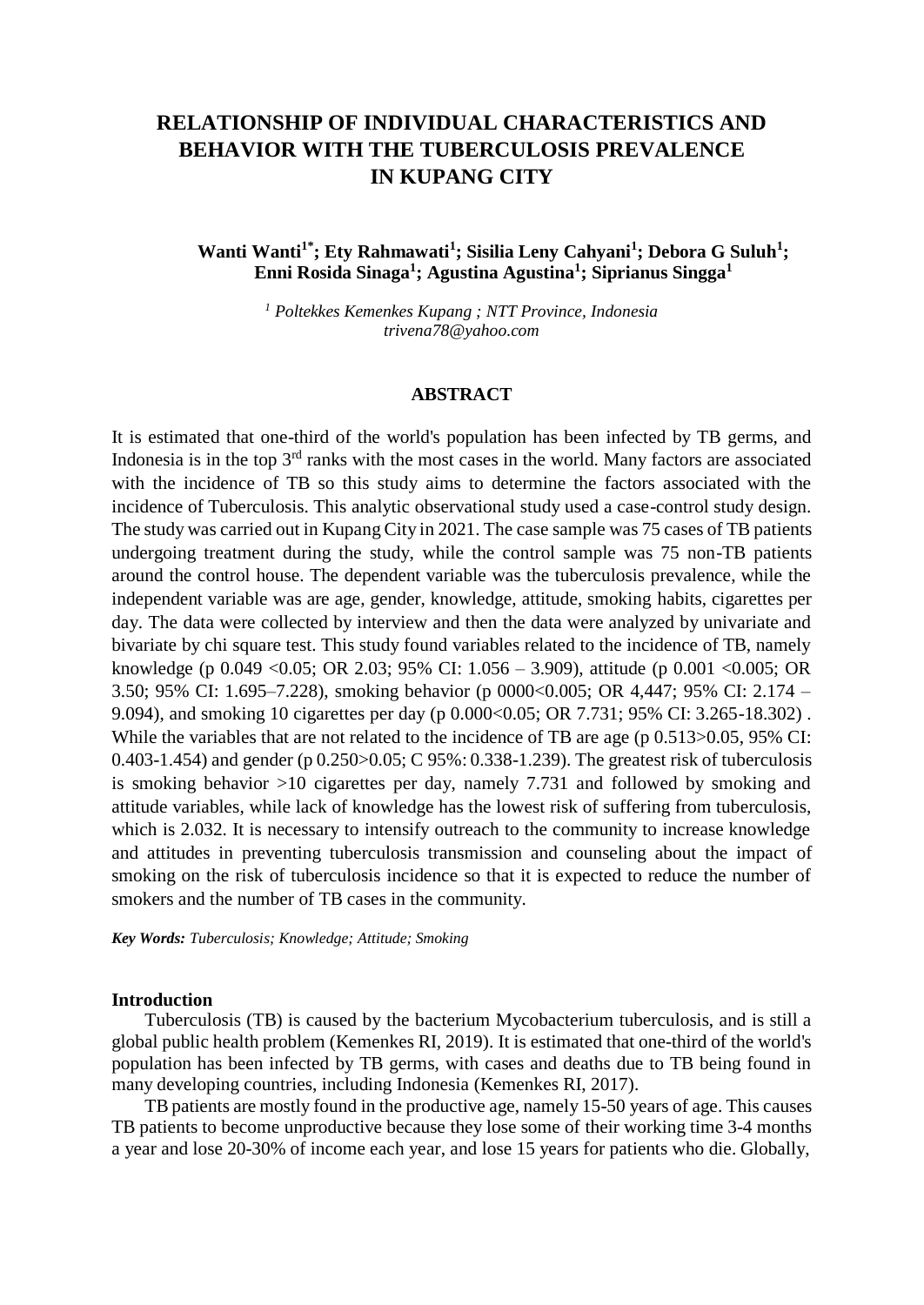TB cases in Indonesia are ranked 3rd after India (27%), and China (9%). Ranked in the top 3 in the world because Indonesia accounts for 8% of all cases in the world or around 845,000 cases, followed by the Philippines (6%), Pakistan (5%), Nigeria (4%), Bangladesh (4%) and South Africa (3%) . The high number of cases means hard work is needed to reduce cases and achieve TB elimination by 2030 and Indonesia to be free of TB in 2050 (Kemenkes RI, 2017, 2019).

The estimated absolute number of TB in NTT in 2019 is 7,137 cases with the Case Notification Rate still low at 131 cases per 100,000 population, and this CNR is still low compared to the national figure of 197 cases per 100,000 population (Kemenkes RI, 2020). Based on the NTT Provincial Health Office (2018), the highest notification rate in NTT in 2017 was in Kupang City with the CNR of all TB cases being 127.53 per 100,000 population (Dinkes Provinsi NTT, 2019, 2020).

Various steps have been taken by the government in efforts to prevent and control TB, but TB cases in Indonesia continue to increase, including in the Province of NTT and the City of Kupang. TB prevention will be more effective if the risk factors that play a role in the incidence of TB in an area are known. In general, the main causes of increasing TB cases are poverty, failure of TB programs, demographic changes and also the impact of the HIV pandemi. In addition to these factors, there are other factors such as public knowledge about TB and its prevention, home conditions and environmental factors and other factors. All of these factors are interrelated, causing the TB problem to continue to exist and the more complex prevention and intervention steps that must be taken. This study aims to determine the relationship between individual characteristics and behavior with the incidence of TB.

#### **Methods**

This research is an analytic observational study with a case control study design, which is a study that compares groups of patients and non-patients to look for determinants of TB incidence in the past (at the time before being diagnosed with TB) or also called a retrospective study. The study was conducted in Kupang City, East Nusa Tenggara Province in 2021. The case sample was TB patients who were undergoing treatment at the time of the study and the sample size was based on Lwanga and Lemenshow, so the case sample size was 75 TB patients. Control samples were non-TB patients who lived near TB patients (neighbors) as many as 75 people. The inclusion criteria for the case sample were tuberculosis patients who were recorded in the health center register book in 2021 WHO were undergoing treatment at the time the research was carried out, could read and write and were willing to be used as samples for this study. The control inclusion criteria were: not being sick with TB or having never been diagnosed with TB, being able to read and writing and being a neighbor of the case group and willing to be a sample of the study.

The dependent variable is the incidence of tuberculosis, while the independent variables are individual characteristics which include age, gender, knowledge, attitudes, smoking habits, and the number of cigarettes smoked per day.

The research data were obtained by interviewing TB patients and the control group who did not suffer from TB. The analysis was carried out univariate and bivariate. Univariate analysis was conducted to see the frequency distribution of research variables, while bivariate analysis with Chi square test was conducted to see the relationship between variables.

#### **Result and Discussion**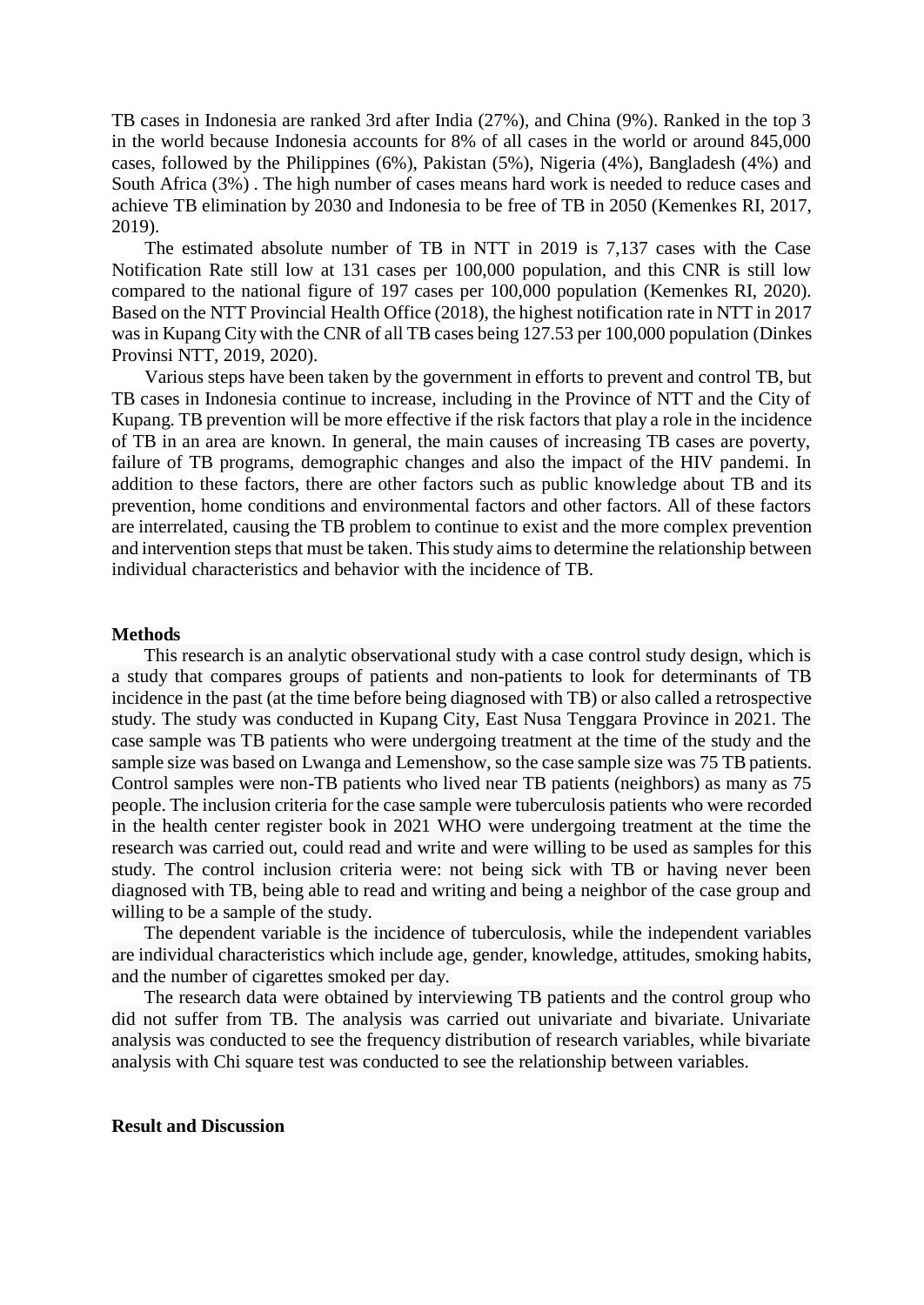This study was conducted on 150 samples consisting of 75 cases (TB patients and 75 controls who were not TB patients who lived around the patient's house in Kupang City. The results of the bivariate analysis on the research variables studied can be seen in Table 1.

| Variable   |                 | Kasus        | Kontrol      | Sig   | OR (95% CI)               |
|------------|-----------------|--------------|--------------|-------|---------------------------|
| Age        | $\geq$ 30 years | 36 (48.0%)   | 41 (54.8%)   |       | $0.765$ $(0.403 - 1.454)$ |
|            | $<$ 30 years    | 39 (52.0%)   | 34 (45.3%)   | 0.513 |                           |
|            |                 |              |              |       |                           |
| <b>Sex</b> | Female          | 38 (50.7%)   | 46(61.3%)    |       | $0.647(0.338 - 1.239)$    |
|            | Male            | $37(49.3\%)$ | 29 (38.7%)   | 0.250 |                           |
| Knowledge  | Low             | 48 (64.0%)   | 35 (46.7%)   |       | $2.032(1.056 - 3.909)$    |
|            | Enough/         | $27(36.0\%)$ | 40 (53.3%)   | 0.049 |                           |
|            | Good            |              |              |       |                           |
| Attitude   | Low             | 35 (46.7%)   | $15(20.0\%)$ |       | $3.50(1.695 - 7.228)$     |
|            | Enough/         | 40 (53.3%)   | $60(80.0\%)$ | 0.001 |                           |
|            | Good            |              |              |       |                           |
| Smoking    | Yes             | 41 (54.7%)   | 16(21.3%)    |       | $4.447(2.174 - 9.094)$    |
|            | No              | 34 (45.3%)   | 59 (78.7%)   | 0.000 |                           |
| Cigarette  | $\geq 10$ per   | $36(48.0\%)$ | 8 (10.7%)    |       | $7.731(3.265 - 18.302)$   |
| per day    | day             |              |              | 0.000 |                           |
|            | $<$ 10 per      | 39 (52.0%)   | 67 (89.3%)   |       |                           |
|            | day             |              |              |       |                           |

**Table 1. Bivariate Analysis of Dependent Variables and Independent Variables with Chi Square Test**

Based on the chi square test, only a few variables were found related to the incidence of TB, namely knowledge, attitudes, smoking behavior, number of cigarettes smoked every day. While the variables of age, and sex are not statistically related to the incidence of tuberculosis

This study found that tuberculosis patients aged 30 years were 48% (36 people) or most were  $\langle 31 \rangle$  years old, namely 52%) of the total 75 cases of tuberculosis. The p-value is 0.513  $>$ , which means that there is no relationship between age and the incidence of TB. The difference in cases based on gender in tuberculosis patients was only slightly, namely 49.3% male and 50.7% female. This gender difference was not statistically significant, ie p value  $0.250 >$ , which means that there is no relationship between gender and the incidence of TB.

Knowledge in this study found that more TB patients had less knowledge about tuberculosis (64%) than in the non-tuberculosis group, only 46.7% had less knowledge about tuberculosis. Statistically, it was found that there was a relationship between knowledge and the incidence of TB (p  $0.049 <$  ). The risk for TB disease (OR) for those with less knowledge is 0.492 times compared to those with poor knowledge or the risk of TB incidence in those with low knowledge is 2.03 times higher than those with good/enough knowledge, as shown in Table 1.

Most TB patients in this study had a sufficient attitude (53.3%), and only 46.7% had a poor attitude towards preventing TB transmission. Based on the chi square test, there was a relationship between this attitude and the incidence of TB (p  $0.001 <$ ), with the odds ratio for less attitude is 3.50. Some of TB patients were found to be smoking, namely 54.7%, while 45.3% of TB patients smoked when or who had never smoked. Based on the chi square test, it was found that there was a relationship between smoking behavior and the incidence of TB, namely those who smoked had a TB risk of 4.447 times compared to non-smokers (p  $0000<\alpha$ ), as well as those who smoked 10 cigarettes per day had a risk of developing TB 7.731 times. compared to non-smokers or smokers  $\langle 10 \text{ eigen} \rangle$  cigarettes per day (p  $0.000 \langle . \rangle$ ).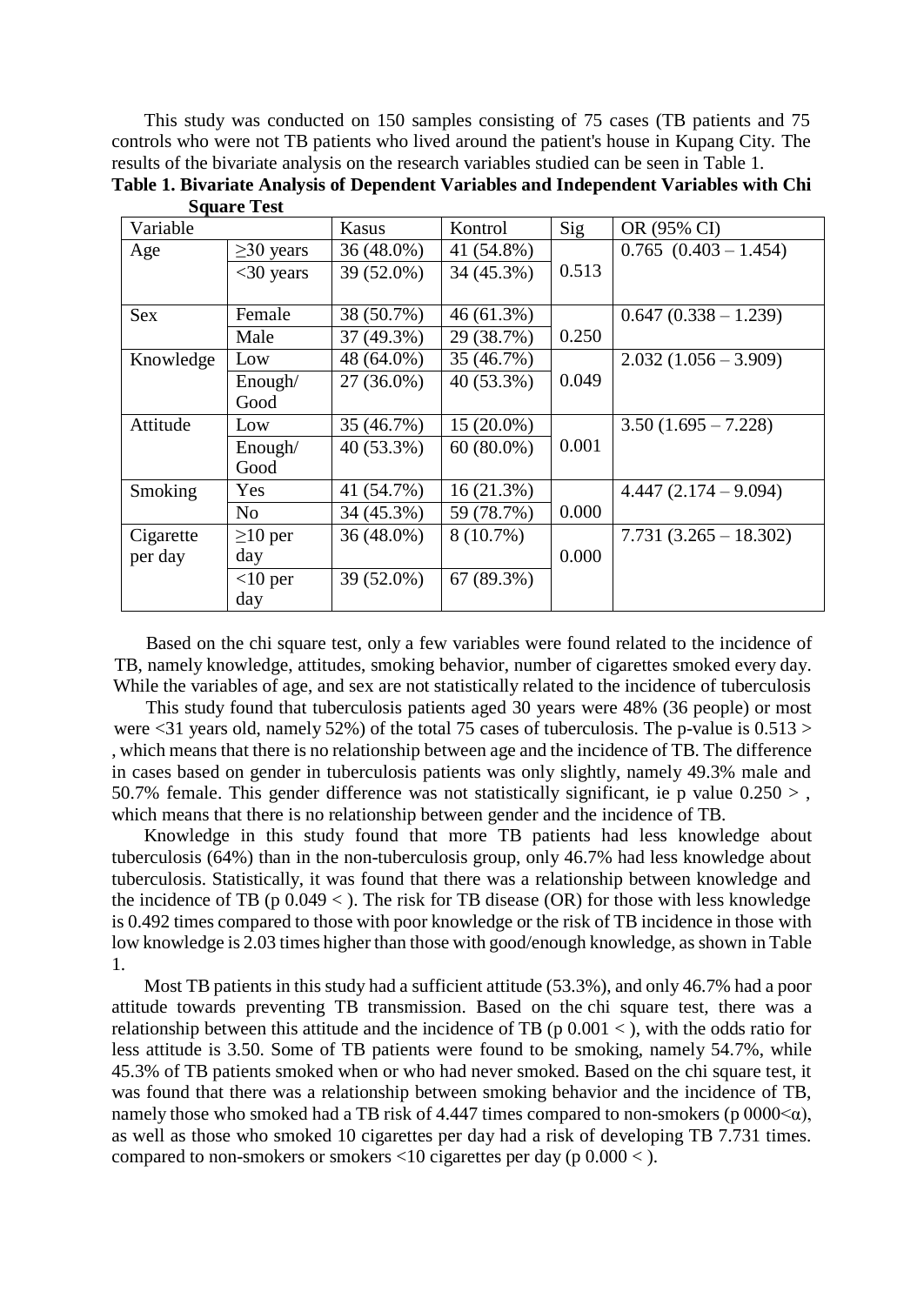This study found that those aged  $\geq$  30 years did not differ much from those aged 30 years in both the case group and the control group, and statistically there was no relationship between age and the incidence of TB ( $p < 0.05$ ). In contrast to previous studies where age is associated with the incidence of TB (Pangaribuan, Kristina, Perwitasari, Tejayanti, & Lolong, 2020; Sari & Arisandi, 2018). Likewise, gender in the study was not found to be associated with the incidence of TB ( $P < 0.05$ ). Whereas in previous studies it was also stated that gender was not associated with the incidence of TB (Pangaribuan et al., 2020) and also not associated with the incidence of TB relapse (Jaya & Mediarti, 2017).

This study found that the incidence of TB was related to knowledge, where the risk for the occurrence of TB in the low knowledge group was 2.032 times greater than that of those with good or sufficient knowledge. This means that the better the knowledge, the lower the risk of suffering from TB. This is the same as what was found in previous studies, namely that poor knowledge of mothers causes the risk for children aged 0-14 years to suffer from TB as much as 8.25 times compared to mothers who have good knowledge about TB. (Hamidi, 2011). This shows that with good knowledge, it is hoped that the community will also have good behavior so that it can prevent the transmission of TB both to themselves and to others around them.

Attitudes were also found to be associated with the incidence of TB in this study in Kupang City, where the risk for suffering from TB was 3.50 times for those who had a bad attitude than those with a good attitude. Likewise, in previous studies, it was found that mothers who have negative attitudes in TB prevention increase the risk of children 0-14 years suffering from TB by 12.6 times compared to the risk of children from mothers who have positive attitudes in TB prevention (Hamidi, 2011). A good knowledge and attitude in preventing TB play a role in the risk of TB in someone because with a good knowledge, it is hoped will result in a good attitude, and then with a good attitude, it is hoped that good actions from the community will be formed in preventing TB transmission, so that it can suppress the increase in TB cases in the community.

As with knowledge and attitudes, the action in this study was found to be associated with the incidence of TB, the action among those who smoked had a risk of suffering from TB 4,447 times compared to those who did not smoke with a p value of 0.000. This study found 54.7% of TB patients were smokers, and this is almost the same as the prevalence of smokers in TB patients in Spain, which is 39.3% (Penas, Mir, Solano Reina, Riesco-Miranda, & Caylá, 2016). Furthermore, this study proved that those who smoked >10 cigarettes per day had a 7.731 times higher risk of developing TB than those who smoked <10 cigarettes per day or did not smoke at all.

This is in accordance with previous research where mothers with negative behavior in TB prevention will increase the risk of children aged 0-14 years suffering from TB by 6.07 times compared to the risk of children with mothers who take positive TB prevention measures. (Hamidi, 2011). More clearly it was found that people who smoke have a risk of suffering from TB is 4,333 compared to people who do not smoke. This shows that the risk of smoking is not protective or does not reduce the risk of suffering from TB but on the contrary, smoking will increase the risk of developing TB (Alnur & Pangestika, 2018). However, several studies have found that smoking is not associated with the incidence of TB nor with the incidence of relapse in TB (Mathofani & Febriyanti, 2020; Pangaribuan et al., 2020).

The effect of smoking on TB has been widely reported in many studies before, namely that countries with a large number of smokers will find higher TB patients, and failure to cure TB is also found in smokers, so smoking cessation is the most effective intervention in TB prevention and also in increasing cure rates (Hassmiller, 2006; Perriot, Underner, & Peiffer, 2018). For this reason, quitting smoking or staying away from cigarette smoke is highly recommended for the community to be free from TB disease, and this smoking cessation extension should continue to be encouraged on an ongoing basis in all walks of life.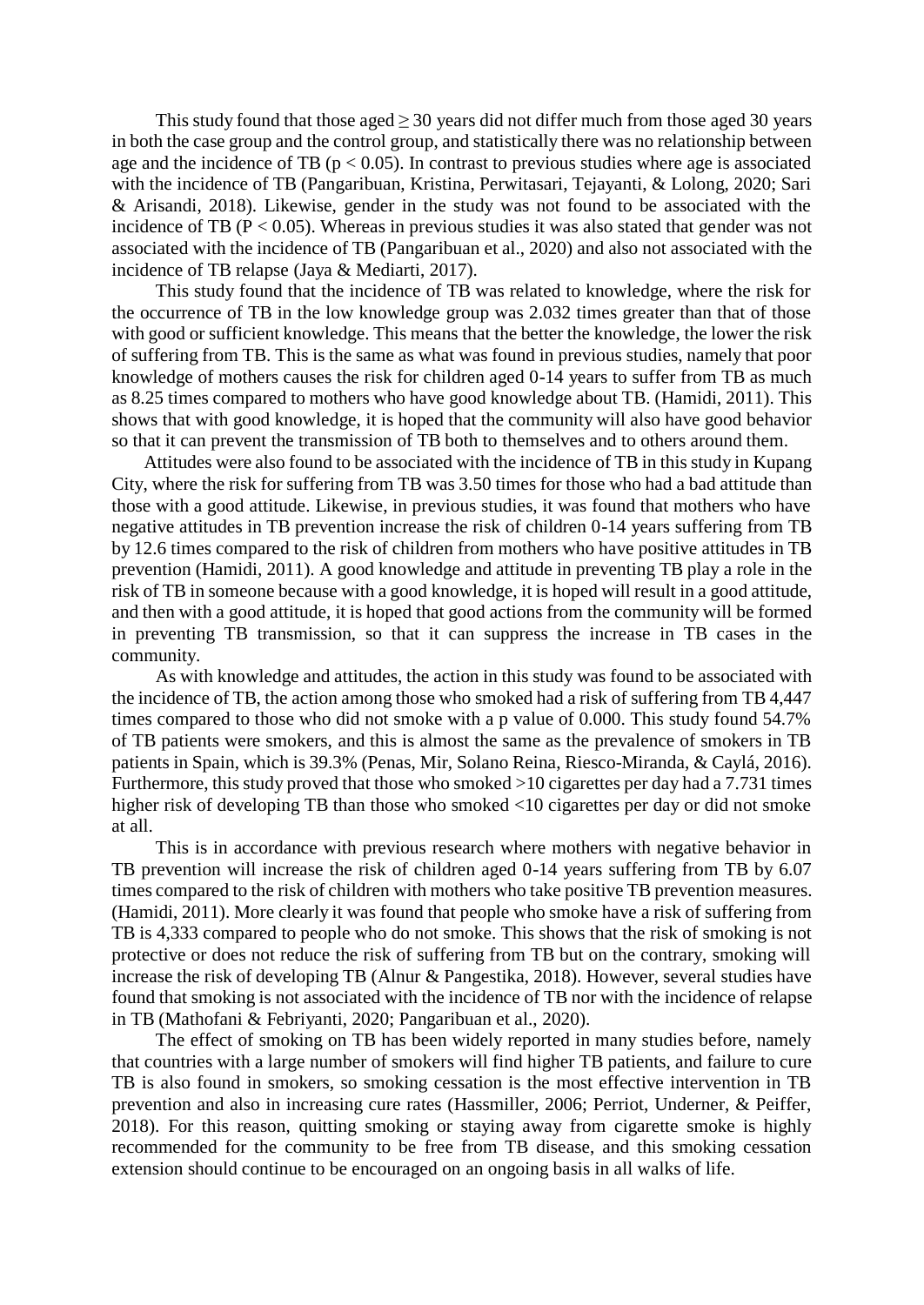### **Conclusion and Suggestion**

Variables related to the incidence of TB were knowledge, attitudes, smoking behavior, and the number of cigarettes smoked every day. Meanwhile, the variables of age and sex were not statistically related to the incidence of tuberculosis. The greatest risk for the occurrence of tuberculosis is smoking behavior >10 cigarettes per day which is 7,731 and followed by smoking behavior and attitude variables, while the knowledge variable has the lowest risk of suffering from tuberculosis, which is 2,032.

It is recommended to continue to intensify outreach to the community to increase knowledge and attitudes about tuberculosis, such as about modes of transmission, prevention and good treatment methods. It is necessary to educate about the impact of smoking on the risk of tuberculosis incidence so that it is expected to reduce the number of smokers in the community.

#### **References**

Alnur, R. D., & Pangestika, R. (2018). Faktor Risiko Tuberkulosis Paru pada Masyarakat di Wilayah Kerja Puskesmas Bambu Apus Kota Tangerang Selatan. *ARKESMAS*, *3*(2), 112– 117. https://doi.org/10.22236/arkesmas.v3i2.2929

- Dinkes Provinsi NTT. (2019). *Profil Kesehatan Provinsi NTT 2018*. Kupang: Dinkes Provinsi NTT.
- Dinkes Provinsi NTT. (2020). *Profil Kesehatan Provinsi NTT 2019*. Kupang: Dinkes Provinsi NTT.
- Hamidi, H. (2011). Hubungan Antara Pengetahuan, Sikap, Dan Perilaku Ibu Tentang Pencegahan Penyakit TB Paru Dengan Kejadian TB Paru Anak Usia 0-14 Tahun Di Balai Pengobatan Penyakit Paru-Paru Kota Salatiga. *Public Health Department Faculty of Sports Science Semarang State University*. Retrieved from <http://lib.unnes.ac.id/608/1/7310.pdf>
- Hassmiller, K. M. (2006). The Association Between Smoking and Tuberculosis. *Salud Pública de México*, *48*(3 SUPPL. 1), s201–s216. https://doi.org/10.1590/S0036- 36342006000700024
- Jaya, H., & Mediarti, D. (2017). Faktor-Faktor yang Berhubungan dengan Tuberkulosis Paru Relaps Pada Pasien di Rumah Sakit Khusus Paru Provinsi Sumatera Selatan Tahun 2015-2016. *JPP (Jurnal Kesehatan Palembang)*, *12*(1), 71–82.
- Kemenkes RI. (2017). *Profil Kesehatan Indonesia Tahun 2016*.
- Kemenkes RI. (2019). *Profil Kesehatan Indonesia 2018*. Jakarta: Kemenkes RI.
- Kemenkes RI. (2020). *Profil Kesehatan Indonesia Tahun 2019*. Jakarta: Kemenkes RI.
- Mathofani, P. E., & Febriyanti, R. (2020). Faktor-Faktor Yang Berhubungan Dengan Kejadian Penyakit Tuberkulosis (TB) Paru di Wilayah Kerja Puskesmas Serang Kota Tahun 2019. *Jurnal Ilmiah Kesehatan Masyarakat*, *12*(1), 1–10. Retrieved from https://jikm.upnvj.ac.id/index.php/home/article/download/53/45/
- Pangaribuan, L., Kristina, K., Perwitasari, D., Tejayanti, T., & Lolong, D. B. (2020). Faktor-Faktor yang Mempengaruhi Kejadian Tuberkulosis pada Umur 15 Tahun ke Atas di Indonesia. *Buletin Penelitian Sistem Kesehatan*, *23*(1), 10–17. https://doi.org/10.22435/hsr.v23i1.2594
- Penas, A., Mir, I., Solano Reina, S., Riesco-Miranda, J. A., & Caylá, J. A. (2016). Factors Associated with Smoking among Tuberculosis Patients in Spain. *BMC Infectious Diseases*, *16*(1), 1–9. https://doi.org/10.1186/s12879-016-1819-1
- Perriot, J., Underner, M., & Peiffer, G. (2018). Tuberculosis and Tobaccos Smoking. *Journal of Tuberculosis*, *1*(01), 17–22. https://doi.org/10.1055/s-0041-109601